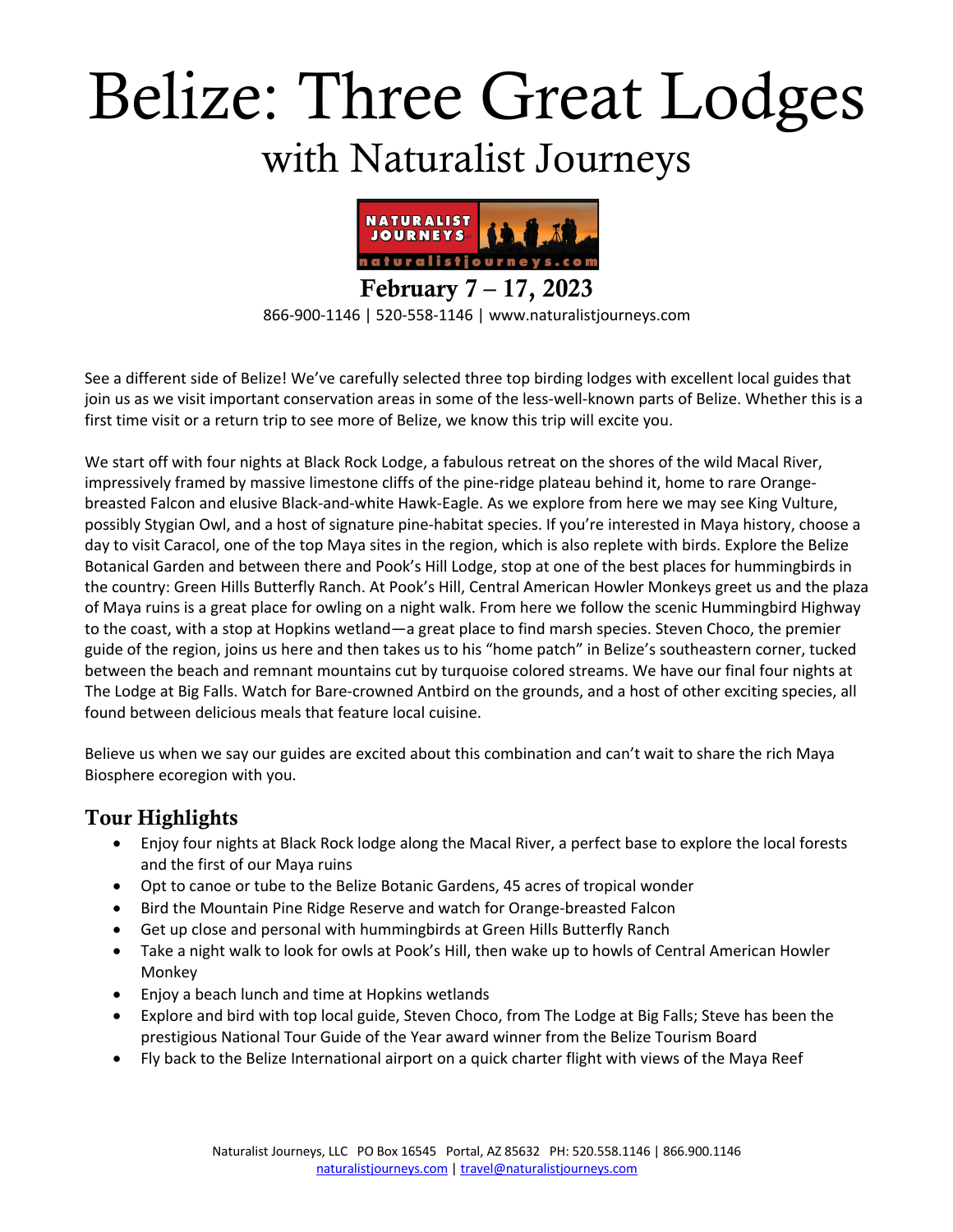#### Tour Summary

11-Day / 10-Night Belize Birding & Nature Tour \$4490, from Belize City Airport is Philip S. W. Goldson International (BZE)

# Day-to-Day Itinerary

#### Tues., Feb. 7 Arrivals in Belize | Night Birding

Welcome to Belize! It's hard to believe that just a short two-hour flight from a USA gateway puts you right into the tropical zone. Breathe deep—you are HERE and your vacation starts now. Please plan to arrive by 2:00 PM.

We head out from the airport to reach Black Rock Lodge late in the day. On the way, we keep our binoculars handy, scanning fencerows and utility lines for the first birds of the trip. Expect to see Tropical Kingbird, Vermilion and Social Flycatchers, Great Kiskadee, White-collared Seedeater, and Tropical Mockingbird, with Lesser Yellow-headed and Black Vultures soaring overhead. We also keep our eyes open for wading birds in the roadside wetlands and farm ponds as we move into the countryside, watching for Tricolored and Little Blue Herons, Wood Stork, and possibly a Roseate Spoonbill.

We want to arrive at the lodge in time for you to take in the marvelous late-day feeding frenzy on feeders below the veranda. Our route is about a 2.5 hour drive in total, the last seven miles on a country back road (yes, bumps—that is what keeps the area pristine and wild!). Black Rock's style is casucal, in keeping with the local culture. Its setting is dramatic, above the winding Macal River. Views from the dining area down to the river and out to extensive forested ridges of Don Elijio Panti National Park, a 13,000-acre swath of luxurious rainforest, are sublime. Settle in, scan the sky for raptors, and enjoy the relaxed vibe! The wonderful staff here help to make you immediately feel at home.

After dinner, we drive a short way out into a more open area to look for Northern Potoo and perhaps some of the resident owls.

*Accommodations at Black Rock Lodge (D)*

## Wed., Feb. 8 Local Birding | A Chance to Canoe | Belize Botanical Gardens

Join the lodge's keen birding guide for an early morning bird walk starting at 6:30 AM. Guides and guests avidly note their sightings on eBird, contributing knowledge of this region through citizen science efforts. We plan to participate too! Often greeting us in the morning are Crimson-collared and Yellow-winged Tanagers, Blackheaded and Grayish Saltators, Red-legged Honeycreeper, and other species of mixed flocks. Barred Antshrike and Spot-breasted Wren call as Rufous-tailed Hummingbird monitor nectar at the garden flowers.

After taking advantage of the early super-charged bird activity on the grounds, we enjoy a full breakfast, never leaving the beautiful view as you dine. On the towering cliffs behind the lodge, a resident pair of Orangebreasted Falcon have lived for many years. Above, Vaux's Swift patrol the sky.

After breakfast we have the chance to continue birding the area; watch for some of the showy rainforest species such as Keel-billed Toucan, Collared Aracari, and parrots of several species including Red-lored, White-fronted, and Mealy. More secretive on trails through the forest, we scan for Scaly-throated Leaftosser, Pheasant Cuckoo, Tody Motmot, Gartered and Black-headed Trogons, White-necked Puffbird, and more. The lodge has an extensive trail system.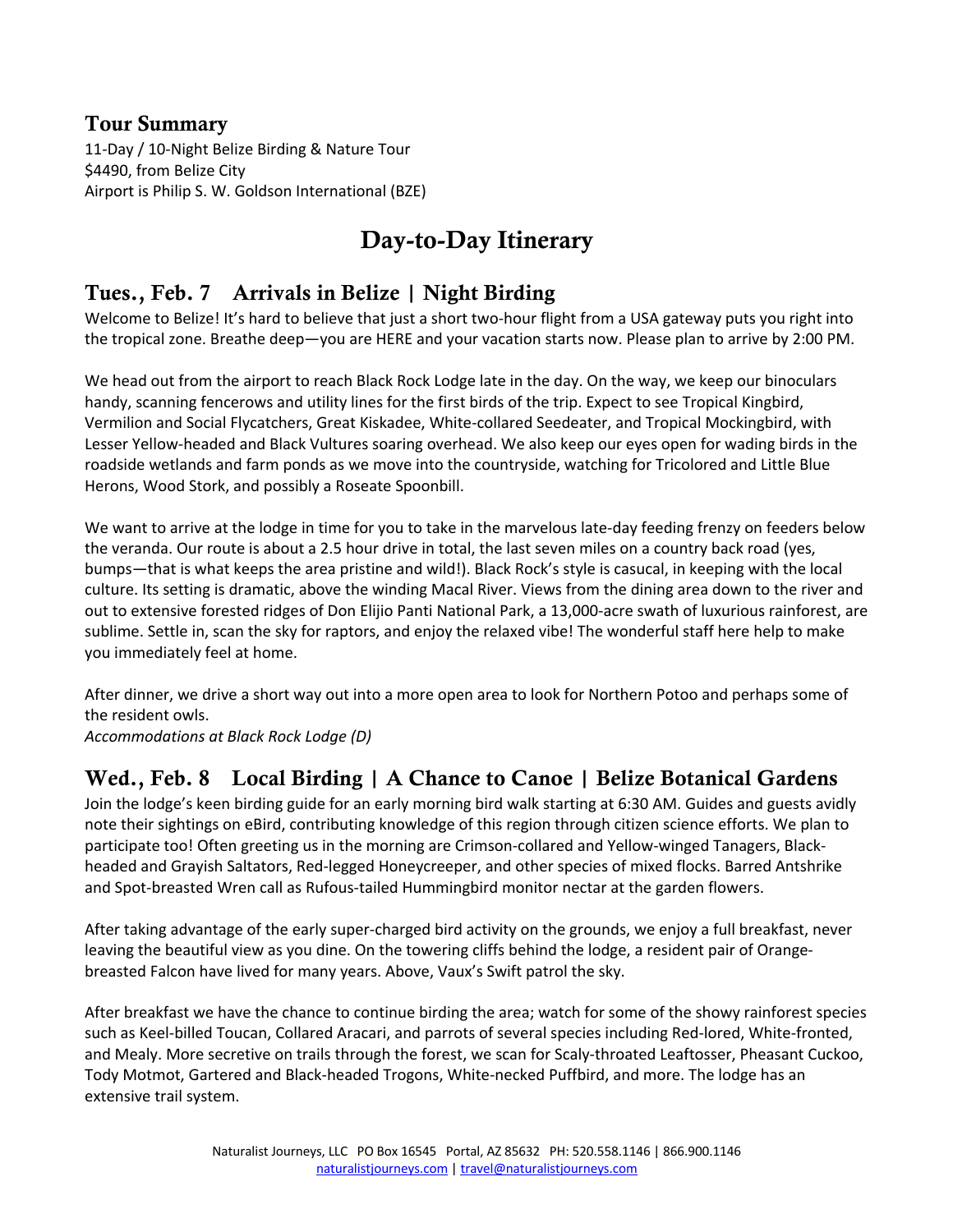This afternoon have some (optional) fun, taking time to tube or canoe on the Macal River down to another lodge, from which we visit the Belize Botanical Garden. Located on the banks of the Macal River in the Maya Mountains, the gardens host 45 acres of tropical wonder. Orchids, palms, cycads, and edibles abound. Watch for Common Tody-Flycatcher, Rose-throated Becard, and both Sulphur-bellied and Royal Flycatchers. It's a great place for birds and butterflies too!

We return to watch sunset with a view and enjoy dinner. *Accommodations at Black Rock Lodge (B,L,D)*

#### Thurs., Feb. 9 Local Hotspots | Spanish Lookout | Aguacate Lagoon

We head off on a birding adventure this morning, stopping at a few of the guide's favorite places. After a few stops, we drive on to the Mennonite village of Spanish Lookout. In this agricultural area we find Tropical Kingbird, Vermilion and Social Flycatchers, Great Kiskadee, Morelet's Seedeater, Tropical Mockingbird, and Black Vulture soaring overhead. Blue-gray and Yellow-winged Tanagers, Red-legged Honeycreeper, Blue Ground-Dove, Roadside Hawk, Olive-throated Parakeet, Red-lored Parrot, Blue Bunting, Barred Forest-Falcon, Rose-throated Becard, Squirrel Cuckoo, and Black-cowled Oriole are other possible species.

Just twenty minutes down the road is one of the best birding hotspots in all of Belize: Aguacate Lagoon. This is a private wetland preserve of nearly 300 acres. We look for a variety of herons and egrets, resident Laughing Falcon, and other species. The lagoon is named for the many avocado trees that grow here now, planted in the early 1960s by Mennonite farmers.

Throughout our day we hope for mammal sightings, too—possible are White-nosed Coatimundi, Kinkajou, Deppe's Squirrel, and Yucatan Black Howler Monkey. We return late in the day to relax, watch birds come in to roost, and then enjoy dinner at the lodge. *Accommodations at Black Rock Lodge (B,L,D)*

### Fri., Feb. 10 Local Birding or Caracol Mayan Ceremonial Center

*Participants have their choice of two activities today. We will confirm which you prefer before departure.*

#### **Option One: Hike & Bird from the Lodge**

*There are many species close to the lodge and we find them on a bit steep but productive trail with our local guides.* Species we look for include Blue-gray and Yellow-winged Tanagers, Red-legged Honeycreeper, Blue Ground Dove, Roadside Hawk, Olive-throated Parakeet, Red-lored Parrot, Blue Bunting, Barred Forest-Falcon, Rose-throated Becard, Squirrel Cuckoo, and Black-cowled Oriole (just to name a few!). Enjoy some time to photograph at the feeders or along the river; walk the gardens and trails.

#### **Option Two: Caracol Maya Ceremonial Center**

*This is a long, but incredible day. It's also conditional on the road being dry enough to get to the ruins, since the road can be impassible if wet.* After coffee and a quick bite this morning, we leave to reach Caracol during the cool of the day—the best time for birding and exploration of the site. En route we move from the well-drained granitic soils that favor pines to limestone substrates that give rise to broad-leafed forest, resulting in a significant change in avifauna. The birding on the drive is excellent, and we could have looks at Keel-billed Toucan, Ocellated Turkey, and possibly Laughing Falcon as we descend into the lower woodlands. At the river that divides the Mountain Pine Ridge from the rest of the Maya Mountains, we may even have a chance to glimpse the rare Scarlet Macaw.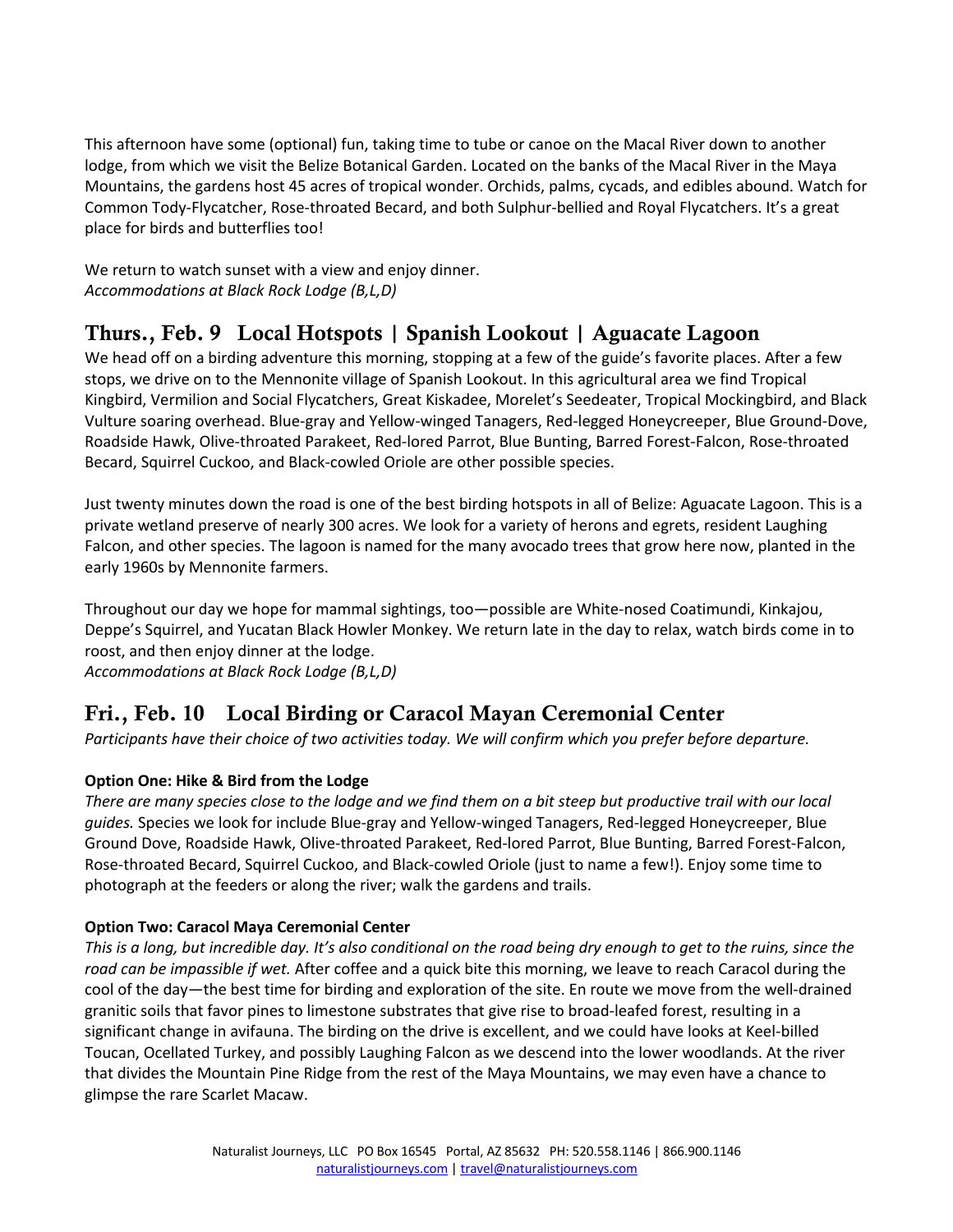Caracol is a famous Maya site within the remote Chiquibul National Park that rivals Guatemala's Tikal in size and scope. Although loggers discovered the site in 1938, only in the last three decades has it been restored and opened to visitors. Walking the area today, we find a marvelous blend of nature and history, with lush broadleafed forests intertwining and surrounding five plazas, numerous stelae, pyramids, hieroglyphics, and an astronomy observatory. Particularly stunning is the temple of Caana, or "Sky Palace"; at nearly 140 feet, it is one of the tallest known Maya structures. The Mayas here were at the peak of their influence during the latter part of the Classic Period, approximately 400 – 850 A.D. We explore both forest trails and Maya ruins, learning about the latest discoveries at Caracol, quite likely the city from which Guatemala's Tikal was conquered in 562 A.D.

The birding at Caracol is extraordinary and we hope to see Montezuma Oropendola, several parrots (including White-crowned, Brown-headed, and Red-lored), all three species of Belizean motmots (Lesson's, Tody, and the rare Keel-billed), Black-cheeked Woodpecker, Collared Aracari, and the colorful Crimson-collared Tanager. The area also supports Great Curassow and Crested Guan. The exceedingly rare Lovely Cotinga, perhaps Belize's most colorful songbird, is occasionally observed here, and scarce raptors like Ornate and Black Hawk-Eagles have also been reported at Caracol.

After our picnic lunch we head back to Black Rock Lodge, stopping along the way at the Rio Frio Cave with its quiet pools and impressive formations. The shaded forest trails leading to the cave offer the chance to observe seldom seen understory species like Orange-billed Sparrow and White-throated Robin, as well as both Redthroated and Red-crowned Ant Tanagers (not often seen together) and possibly Plain Xenops, a tiny acrobatic species that gleans insects from the underside of leaves.

Upon our return to the lodge, we relax or stroll the lodge grounds for the rest of the afternoon, and then meet up with the rest of the group to review our bird list for the day before enjoying another excellent dinner. *Accommodations at Black Rock Lodge (B,L,D)*

## Sat., Feb. 11 Green Hills Butterfly Ranch | Pine Ridge | Pook's Hill Lodge

 We depart early today with our gear, headed for the next great lodge in our series—Pook's Hill. Our first stop though is at the Green Hills Butterfly Ranch, where we see a host of hummingbirds at close range. Species include White-necked Jacobin, Long-billed Hermit, Green-breasted Mango, Canivet's Emerald, and possibly both Wedge-tailed and Violet Sabrewings. We also find a host of other birds in the lush gardens.

We then venture up onto a higher elevation plateau that holds extensive Caribbean pine stands. Yellow-backed and Yellow-tailed Orioles, Acorn and Golden-olive Woodpeckers, Green Jay, Ferruginous Pygmy-Owl, Masked Tityra, Slaty-tailed Trogon, and Plain Chachalaca, as well as several hummingbirds, including Azure-crowned, can be found here. Neotropical migrants overwinter here, too (including "southwestern" birds such as Greater Pewee, Grace's Warbler, and Hepatic Tanager), and some or all of these should be active when we arrive. Watch for King Vulture overhead.

In this area we may find Rufous-capped Warbler, Yellow-faced Grassquit, Gray-crowned Yellowthroat, Yellowbellied Elaenia, Dusky-capped Flycatcher, Collared and Black-headed Trogons, Pale-vented and Scaled Pigeons, various woodcreepers, and noisy flocks of Lesser Greenlet.

We enjoy a picnic lunch, and mid-afternoon head on to Pook's Hill, about an hour and a half away. Settle in to this delightful lodge, built with respect to the Maya ruins that are on the grounds. Lush plantings bring in a variety of birds and tonight we have a chance to head out for some owling, an easy walk from the lodge.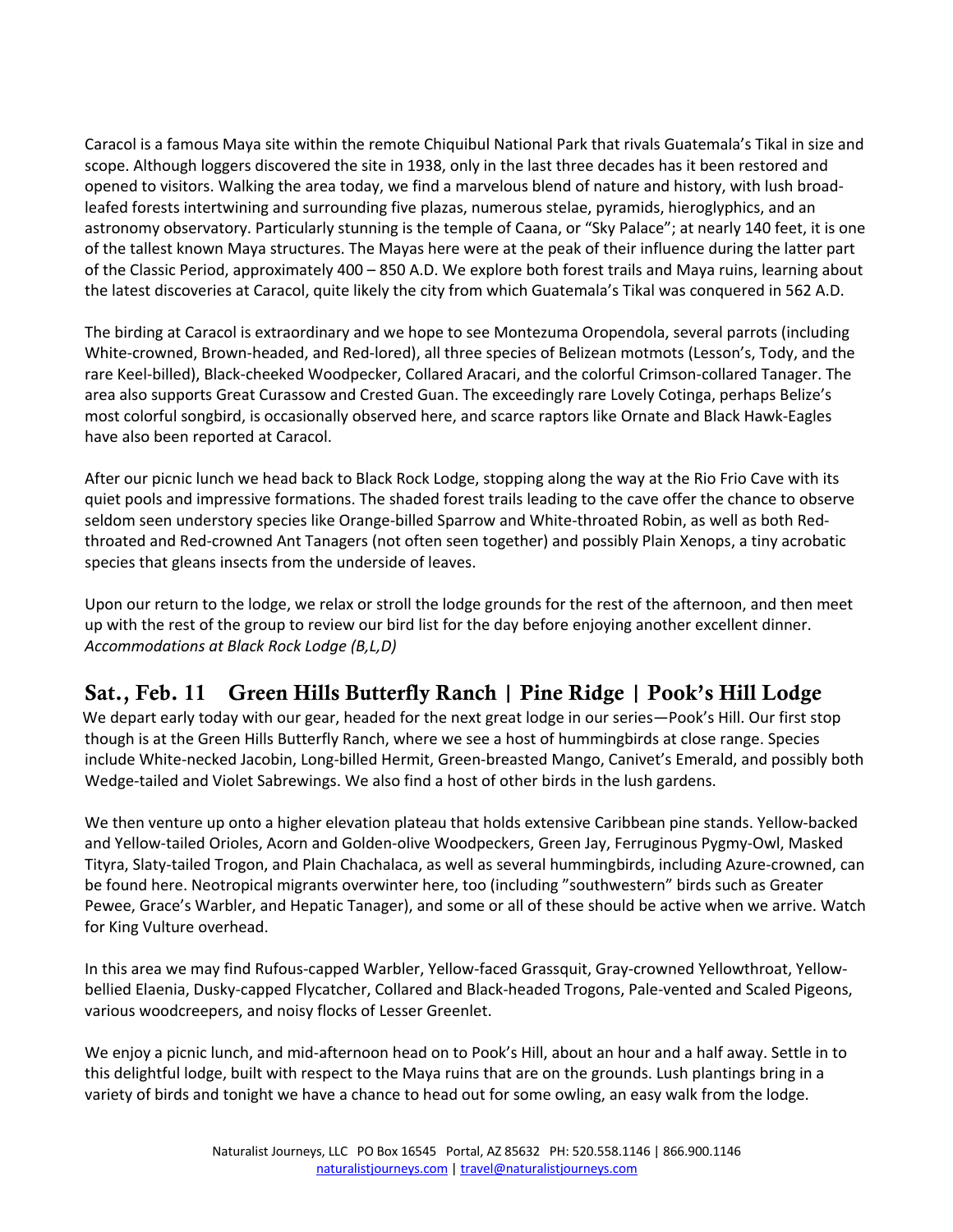Pook's Hill Lodge is a private reserve. Set in the foothills of the Maya Mountains, it borders two other reserves and gives us access to a new set of species. Thatched cabañas with private baths and a main lodge fill a small clearing in the forest; the lodge has a bar and a lantern-lit dining room. A creek flows through this ancient Maya site, while trails traverse the surrounding forest and clearings. *Accommodations at Pook's Hill Lodge (B,L,D)*

#### Sun., Feb. 12 Pook's Hill Private Reserve Birding

Start the day with optional early morning birding, seeking iconic tropical motmots, trogons, and toucans. At breakfast, admire a host of hummingbirds just off the veranda.

We spend the full day close to home, exploring a system of lodge trails. The Pook's Hill Reserve acts as a buffer zone to the 6,700-acre Tapir Mountain Reserve, which extends to the southwest of the lodge and forms part of a wildlife corridor that continues to the Toledo District in the south of Belize. This semi-deciduous broadleaf tropical forest has not been logged since the time of the Mayas.

Birds here are varied, from soaring White Hawk to secretive forest floor birds like Dusky Antbird and Black-faced Antthrush. We should find White-collared and Red-capped Manakins and hummingbirds galore (including the stunning Purple-crowned Fairy and territorial Long-billed Hermit). Rufous-tailed Jacamar nest on the property, and Lineated and Pale-billed Woodpeckers can be found. Mammals include Collared Peccary, White-nosed Coati, and possibly Northern Tamandua, a type of anteater. Camera traps have even recorded Tapir and Ocelot! After a lovely dinner we seek a resident and very tolerant pair of Spectacled Owls (optional). *Accommodations at Pook's Hill Lodge (B,L,D)*

#### Mon., Feb. 13 Blue Hole National Park | Hopkins Wetlands | The Lodge at Big Falls

We depart Pook's Hill after breakfast, making our way down the scenic Hummingbird Highway to the coastal town of Hopkins. We have a long drive, so expect a full day with birding stops. This gives us a chance to see the fascinating geography of Belize. We plan on lunch and birding along the way as we head further south.

After 90 minutes, our first stop is St. Herman's Blue Hole National Park, a picturesque location in the mountains featuring quiet trails and a tranquil forested pool. Birding here offers chances for colorful Yellow-throated and Olive-backed Euphonias, Orange-billed Sparrow, Spot-breasted Wren, Black-faced Grosbeak, Crested Guan, and Barred Antshrike. The park is also home to the Nightingale Wren (a seldom seen species with an ethereal song that may enrich our walk through this verdant forest), and White Hawk are commonly seen here. It's even possible to find the endemic subspecies Ridgway's Rough-winged Swallow.

We enjoy a beach lunch on the Caribbean in a shade ramada and watch for Osprey, gulls, and terns as we dine. We also check out wading birds at the nearby Hopkins wetlands where we look for White Ibis, possible Roseate Spoonbill, a variety of herons, Clapper Rail, and shorebirds.

We then head south following the coast, and plan to arrive at The Lodge at Big Falls by mid-afternoon. Settle in for four nights from this outstanding location. The Lodge at Big Falls is located on the forested banks of the Rio Grande River (inflatable tubes make swimming fun and are provided for leisure time). This is one of the very best birding lodges in Belize, with attractive grounds, a swimming pool, and locally-influenced accommodations with thatched roofs that include hardwood interiors, sparkling bathrooms, comfortable furnishings, and fully screened windows.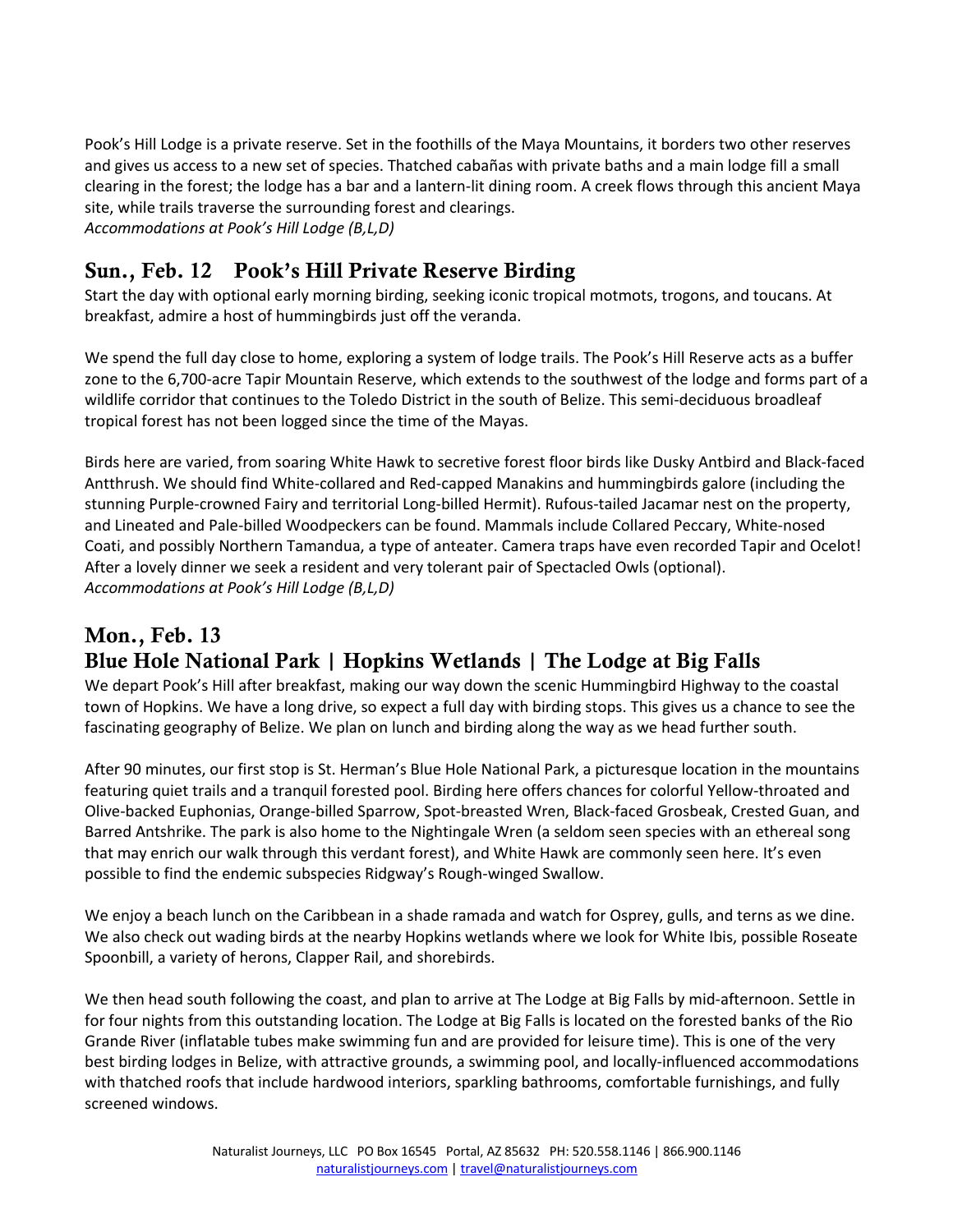Before dinner, we may spot Russet-naped Wood-Rail and scampering agouti on the open lawns fronting the main lodge building, which has a breezy, covered porch, Wi-Fi access, and comfortable seating—perfect for relaxing with an afternoon drink or morning coffee, while watching Rufous-tailed Hummingbird at the feeders or pondering your bird list.

The Lodge at Big Falls offers outstanding birding right on site, and it's possible to spot species like Gartered Trogon, Yellow-billed Cacique, Gray-headed and Golden-hooded Tanagers, Grayish Saltator, and Red-throated Ant-Tanager literally steps from your door. Specialties like shy Bare-crowned Antbird and Rufous-breasted Spinetail (the most northerly species of this largely South American group) are regularly recorded within earshot of the main lodge, while the immediately adjacent Rio Grande River provides habitat for four of Belize's five kingfishers (Green, Amazon, Belted, and Ringed), which can be seen without leaving the property.

This evening we discuss activities for the coming days, go over our species list, and listen to the eerie calls of Common Pauraque as the sun sets. Over the next three days we have the chance to bird and explore in a range of habitats, from savanna grasslands and coastal forests and mangroves, to interior forests and swamps. *Accommodations at The Lodge at Big Falls (B,L,D)*

#### Tues., Feb. 14 Morning Lodge Birding | Afternoon Birding Excursion

With such excellent birding right on our doorstep, it's hard to resist getting up at the crack of dawn. Coffee is ready ahead of breakfast, and a walk around the compound is sure to be productive. Our guide, Steven Choco, takes us on two early morning bird walks. This morning we plan to bird the lodge property, which sits on thirty acres on a long meander of the Rio Grande and includes riparian, secondary growth forest, disused agricultural land, orchard, and meadow habitats. Species we search for include Black-faced Antthrush, Barred Antshrike, Great Antshrike, Bare-crowned Antbird, Black-and-white Owl, Crimson-collared Tanager, Golden-hooded Tanager, Black-crowned Tityra, Pale-billed Woodpecker, Lineated Woodpecker, and Stub-tailed Spadebill.

After an excellent breakfast, we stay with Steven Choco for more birding on the lodge grounds. Then, in the late morning we head out with a packed lunch. All of the field trips from the lodge are within a thirty-minute drive, meaning less time in vehicles and more time outdoors. Depending on what's being seen at the time of our visit, we may head to Blue Creek Village or a similar site (Forest Home), both featuring mature broadleaf and gallery tropical forests with riparian understory habitats.

Birding at both sites can be excellent, with important species in field and forest edge habitats include Striped Cuckoo, Bronzed and Giant Cowbirds, Plain-breasted Ground Dove, Blue-black Grassquit, Scaly-breasted Hummingbird, Fork-tailed Flycatcher, and Scrub Euphonia. The gorgeous Crimson-collared Tanager and closely related Passerini's Tanager (the latter a specialty for southern Belize) are also both found along the road into Blue Creek (as well as on the lodge grounds). Less common raptors like Gray-headed and Double-toothed Kites are occasionally seen here, together with the common Roadside Hawk.

Birding mature forests in these areas can yield a number of intriguing mid-canopy and understory species, including Lesson's Motmot, Little and Great Tinamou, Collared Trogon, White-breasted Wood Wren, Strongbilled Woodcreeper, Red-capped Manakin, Black-crowned Antshrike, and the seldom seen Ruddy-tailed Flycatcher. Along the forest margins we look for Collared Aracari, as well as White-whiskered Puffbird and Rufous-tailed Jacamar, the latter species typically sitting motionless for extended periods as they wait for large insect prey.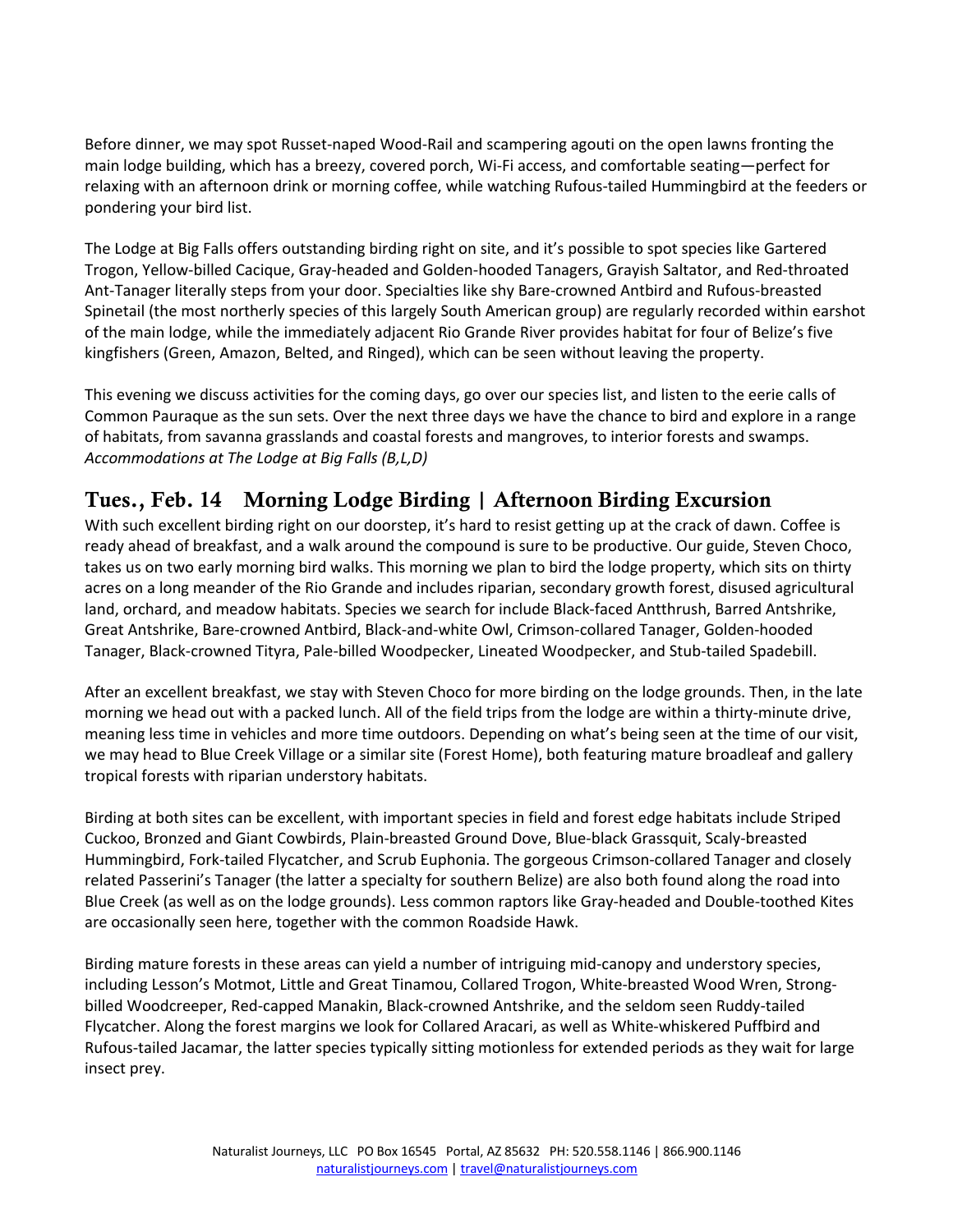We may venture down to Punta Gorda to check out the shore or bird at a friend's lodge where flowering gardens attract a different mix of species. Then back for drinks on the deck and a great dinner, artfully prepared. *Accommodations at The Lodge at Big Falls (B,L,D)*

#### Wed., Feb. 15 Blue Creek or Guide's Choice | Sunset at the Dump Rice Fields

Steve is such a master birder, and we like to allow him some choices to make the most of the moment. We may choose Blue Creek, a great hike with some primary forest and attendant elusive species; or, we may rise early to leave for birding among mature forest about two miles from the coast at Punta Gorda. The area is home to a troop of Yucatan Black Howler Monkeys that we have a good chance of seeing and hearing in the forest canopy. There are local pocket wetlands where we look for Little Blue Heron, Green Heron, and other egrets as well as roosting Yellow-crowned Night-Heron.

We return to Big Falls for lunch at Pearleen's restaurant. This is Caribbean food like you've never seen, almost reason to book the trip! We may visit a local spice farm during the mid-day quiet hours, a fascinating operation with tropical spices grown from around the world.

Before sunset we have the option to visit what is known as the "Dump Rice Field," an expanse of rice paddies and swamps located a short drive from the lodge. The road passing through sits on an elevated causeway, with side tracks leading into the marshy areas. Key species here include Sora, Ruddy and Uniform Crake, Purple Gallinule, White-throated Flycatcher, Least Bittern, Short-tailed Hawk, Limpkin, and Common Tody-Flycatcher. Dinner this evening is at the lodge.

*Accommodations at The Lodge at Big Falls (B,L,D)*

#### Thurs., Feb. 16 Nim Li Punit | San Felipe Hills

After grabbing coffee, juice, and a roll, our early morning birding outing today with Steven Choco focuses on the Nim Li Punit Maya site, located just six miles from the lodge. Nim Li Punit, which is Kekchi Maya for "Big Hat," dates from the Maya Classic Period that flourished from the 5th through the 8th Century AD, and consists of three distinct plazas and several step-pyramids. In 2015, the second largest carved jade artifact in Belize was discovered here. The site itself is set high in mature forest with fantastic views east across the coastal plain to the cays in the Gulf of Honduras.

The area offers some very good birding, including several woodpeckers (Lineated, Pale-billed, Smoky-brown, and potentially Chestnut-colored) and woodcreepers (Streak-headed, Wedge-billed, and Ivory-billed), as well as various migrant warblers and vireos. Other possible highlights include White-crowned Parrot, Keel-billed Toucan, White-throated Thrush, Hook-billed Kite, Red-legged and Green Honeycreeper, Bat Falcon, Yellowbellied Tyrannulet, Blue Grosbeak, Montezuma Oropendola, and Rose-throated Becard.

We return for a proper breakfast, and then head out for the San Felipe Hills, a karst landscape about 12 miles from the lodge. Our goal is to bird across an orange grove (Belizean orchards are not the manicured settings we're used to at home, and can be great for birding), and eventually arrive at the karst limestone foothills of San Felipe that rise to a height of around four hundred feet. As the ground slopes upwards, we enter a broadleaf forest. We look for some of the most difficult to locate species in Belize, including Tody Motmot, Rufous Piha, Rufous Mourner, Northern Schiffornis, Nightingale Wren, Scaly-throated Leaftosser, White-winged Becard, Tawny-crowned Greenlet, and Northern Barred Woodcreeper.

As the day heats up, we head to Ixcacao Maya Belizean Chocolate a small twenty-year old business run by Juan and Abelina Cho. We have lunch there with a chocolate themed main course and a selection of beautiful